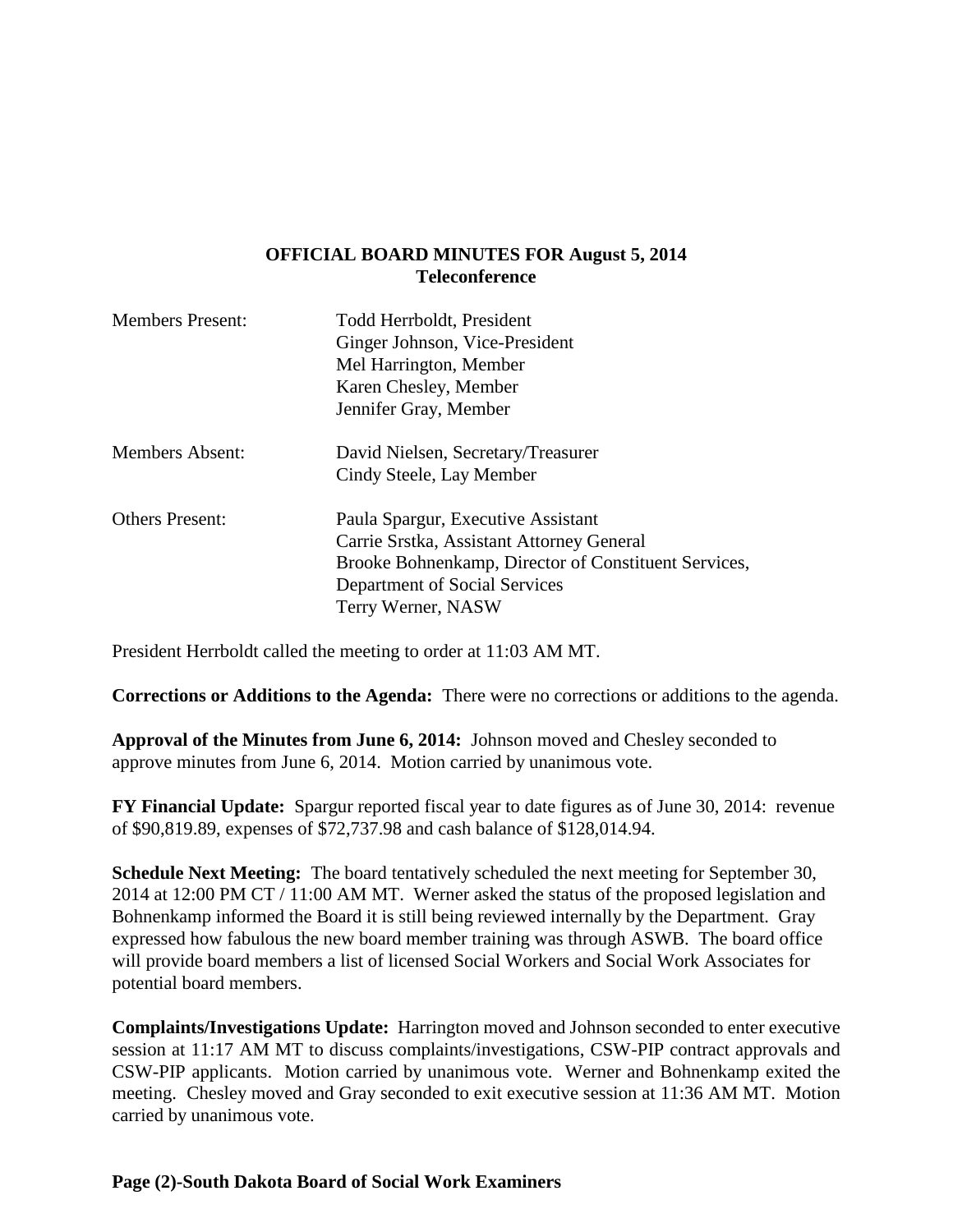#### **Board meeting minutes August 5, 2014**

**#256**- pending

**#258-** pending

## **CSW-PIP Contract and Applicant Approvals:**

Turner, T.: Johnson moved and Gray seconded to approve supervision beginning August 13, 2014. Motion carried by unanimous vote.

Allison, E.: Johnson moved and Gray seconded to approve supervision beginning July 22, 2014. Motion carried by unanimous vote.

Graber, T.: Johnson moved and Gray seconded to approve supervision beginning July 23, 2014. Motion carried by unanimous vote.

Monahan, C.: Johnson moved and Gray seconded to approve supervision beginning August 1, 2014. Motion carried by unanimous vote.

Neth, L.: Johnson moved and Gray seconded to approve supervision beginning June 9, 2014. Motion carried by unanimous vote.

Rockafellow, K.: Johnson moved and Gray seconded to approve supervision beginning July 18, 2014. Motion carried by unanimous vote.

Branch, K.: Johnson moved and Chesley seconded to approve applicant for CSW-PIP licensure. Motion carried by unanimous roll call vote; Herrboldt, yes; Johnson, yes; Harrington, yes; Chesley, yes; Gray, yes.

Becht, K.: Chesley moved and Gray seconded to approve applicant for CSW-PIP licensure. Motion carried by unanimous roll call vote; Herrboldt, yes; Johnson, yes; Harrington, yes; Chesley, yes; Gray, yes.

Tsappis, J.: Johnson moved and Chesley seconded to approve applicant for CSW-PIP licensure upon receiving one additional letter of reference. Motion carried by unanimous roll call vote; Herrboldt, yes; Johnson, yes; Harrington, yes; Chesley, yes; Gray, yes.

Allen-Wendel, S.: Gray moved and Johnson seconded to approve applicant for CSW-PIP licensure upon receiving verification of licensure in good standing from Texas. Motion carried by unanimous roll call vote; Herrboldt, yes; Johnson, yes; Harrington, yes; Chesley, yes; Gray, yes.

The Board discussed minimizing the packets distributed by mail to the Board members for meetings. The board office will email some materials instead of mailing them to save on postage.